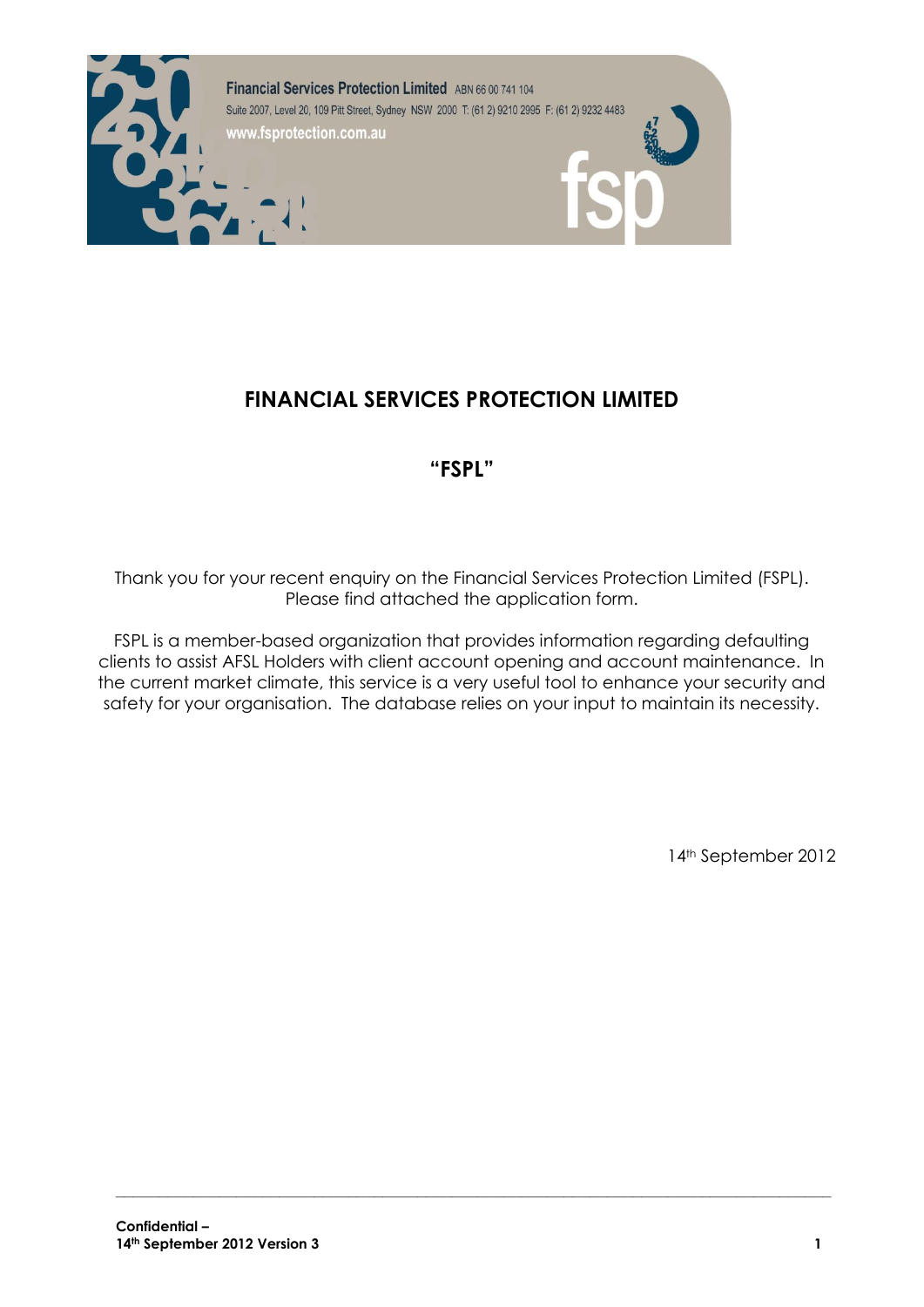### **FSPL Membership Application Form**

 $\_$  ,  $\_$  ,  $\_$  ,  $\_$  ,  $\_$  ,  $\_$  ,  $\_$  ,  $\_$  ,  $\_$  ,  $\_$  ,  $\_$  ,  $\_$  ,  $\_$  ,  $\_$  ,  $\_$  ,  $\_$  ,  $\_$  ,  $\_$  ,  $\_$  ,  $\_$  ,  $\_$  ,  $\_$  ,  $\_$  ,  $\_$  ,  $\_$  ,  $\_$  ,  $\_$  ,  $\_$  ,  $\_$  ,  $\_$  ,  $\_$  ,  $\_$  ,  $\_$  ,  $\_$  ,  $\_$  ,  $\_$  ,  $\_$  ,

#### **1. Organisation Name**

Legal Name of Applicant: Legal Name of Applicant:

AFSL or AR Number:

Business Name/Corporate Group Name (if applicable):

Please attach a list of licensees for whom you undertake Third Party Clearing (in accordance with the FSPL Constitution Section 7.6(e))

### **2. Membership Criteria**

In accordance with section 7.6 of the FSPL Constitution, a person is permitted to become a member if it meets one of the following four membership criteria:

| Criteria | Yes/No/Number                                                                   |  |
|----------|---------------------------------------------------------------------------------|--|
|          | A. Australian Financial Services Licensee, or                                   |  |
|          | B. Australian Market Licencee, or                                               |  |
|          | C. Australian Clearing Settlement Facility Licencee, or                         |  |
|          | D. A corporate entity which conducts securities or derivatives transactions and |  |
|          | is also exempt from the requirement to hold an Australian Financial Services    |  |
|          | Licence, and Australian Market Licence or an Australian Clearing Settlement     |  |
|          | Facility Licence (e.g. an Authorised Representative of a Licensee)              |  |

## **3. Annual Fee**

Please note the annual fee for the membership year of (1 July -30 June) is \$3,000.

A one-off \$500 (+ GST) joining administration fee applies to new members.

By making this payment, you agree to the FSPL Membership Terms & Conditions as attached.

## **4. Payment Details**

Cheque Attached: Receipt Attached:

| <b>Electronic Funds Transfer</b><br>BSB: 332 027<br>Account: 552074075<br>Please include invoice number as<br>reference<br>and fax or mail remittance advice to:<br><b>FSPL Accounts Payable</b><br>Fax: (61 2) 9130 6301<br>Mail: PO Box 7436, Bondi Beach NSW 2026 | <b>By Mail</b><br>Make your cheque payable to:<br>"Financial Services Protection Limited" and<br>mail together with remittance advice to:<br><b>FSPL Accounts Payable</b><br>PO Box 7436,<br>Bondi Beach NSW 2026 |
|----------------------------------------------------------------------------------------------------------------------------------------------------------------------------------------------------------------------------------------------------------------------|-------------------------------------------------------------------------------------------------------------------------------------------------------------------------------------------------------------------|
|----------------------------------------------------------------------------------------------------------------------------------------------------------------------------------------------------------------------------------------------------------------------|-------------------------------------------------------------------------------------------------------------------------------------------------------------------------------------------------------------------|

## **5. Applicant Declaration**

The applicant (and all Association Members) agrees to read and be bound by the terms and conditions of the FSPL Constitution and Rules (as amended from time to time).

Signed for and on behalf of the applicant by its duly authorised officer/s:

| Signed:   | Signed:   |
|-----------|-----------|
| Name:     | Name:     |
| Position: | Position: |
| Date:     | Date:     |

**\_\_\_\_\_\_\_\_\_\_\_\_\_\_\_\_\_\_\_\_\_\_\_\_\_\_\_\_\_\_\_\_\_\_\_\_\_\_\_\_\_\_\_\_\_\_\_\_\_\_\_\_\_\_\_\_\_\_\_\_\_\_\_\_\_\_\_\_\_\_\_\_\_\_\_\_\_\_\_\_\_\_\_\_\_\_\_\_\_\_\_\_\_\_\_\_\_\_\_\_\_\_**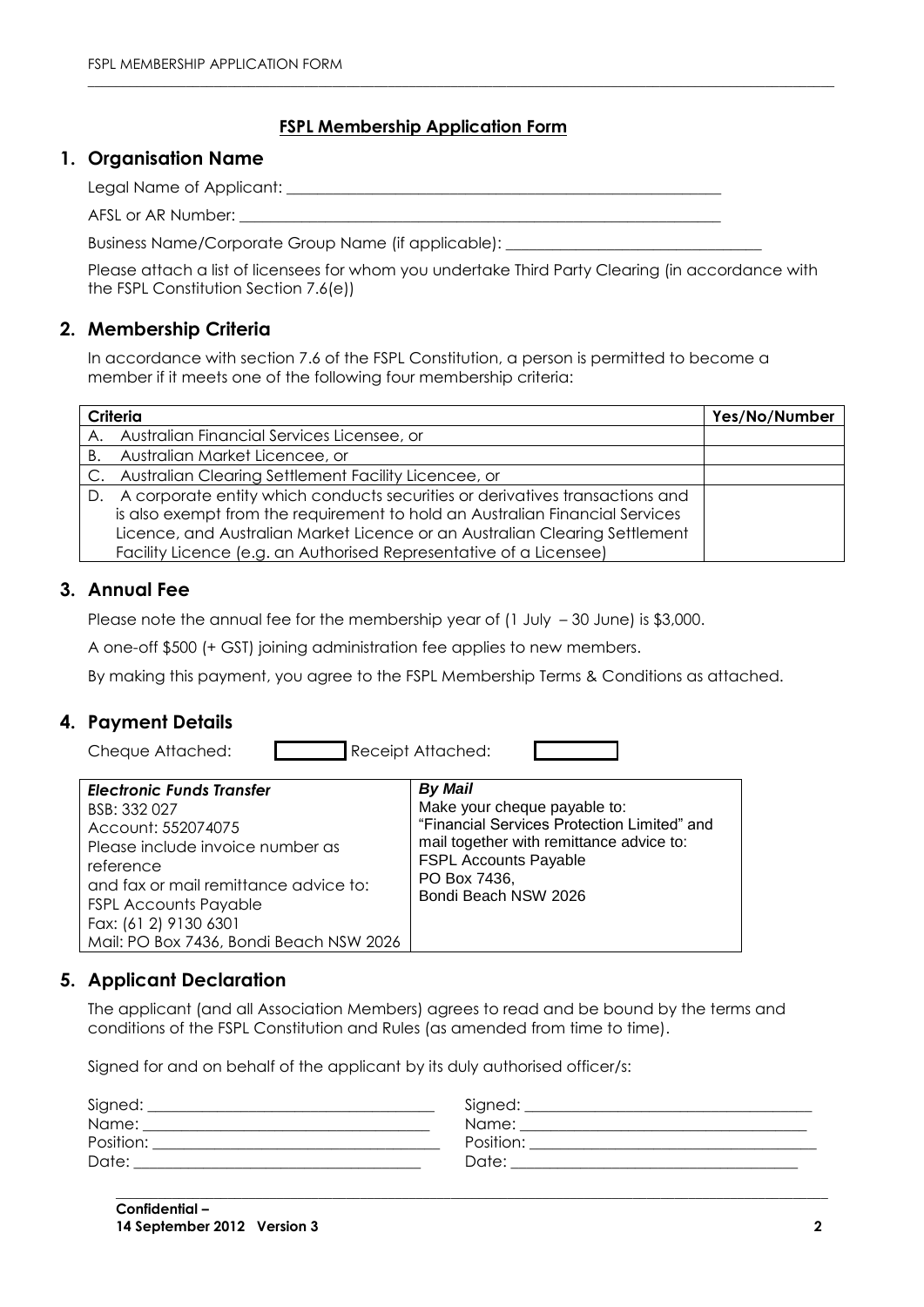## **FSPL Contact Information Form**

FSPL would like to establish relevant contact points within your organization. For the purpose of updating the FSPL database, could you please complete the details below and return to the FSPL Secretariat either via fax (02 9232 4483) or email: (info@fsprotection.com.au).

 $\_$  ,  $\_$  ,  $\_$  ,  $\_$  ,  $\_$  ,  $\_$  ,  $\_$  ,  $\_$  ,  $\_$  ,  $\_$  ,  $\_$  ,  $\_$  ,  $\_$  ,  $\_$  ,  $\_$  ,  $\_$  ,  $\_$  ,  $\_$  ,  $\_$  ,  $\_$  ,  $\_$  ,  $\_$  ,  $\_$  ,  $\_$  ,  $\_$  ,  $\_$  ,  $\_$  ,  $\_$  ,  $\_$  ,  $\_$  ,  $\_$  ,  $\_$  ,  $\_$  ,  $\_$  ,  $\_$  ,  $\_$  ,  $\_$  ,

#### **Member contact details (for provision of notices, voting, etc)**:

|                                                                   |  |  | Mr/Mrs/Ms/Miss/Dr (please circle one); Job Title: ______________________________ |  |
|-------------------------------------------------------------------|--|--|----------------------------------------------------------------------------------|--|
|                                                                   |  |  |                                                                                  |  |
|                                                                   |  |  |                                                                                  |  |
|                                                                   |  |  |                                                                                  |  |
|                                                                   |  |  |                                                                                  |  |
|                                                                   |  |  |                                                                                  |  |
| Member FSPL Supervisor contact details (if different from above): |  |  |                                                                                  |  |
|                                                                   |  |  |                                                                                  |  |
|                                                                   |  |  | Mr/Mrs/Ms/Miss/Dr (please circle one); Job Title: ______________________________ |  |
|                                                                   |  |  |                                                                                  |  |
|                                                                   |  |  |                                                                                  |  |
|                                                                   |  |  |                                                                                  |  |
|                                                                   |  |  |                                                                                  |  |
|                                                                   |  |  |                                                                                  |  |
| <b>Accounts Payable contact details:</b>                          |  |  |                                                                                  |  |
|                                                                   |  |  |                                                                                  |  |
|                                                                   |  |  | Mr/Mrs/Ms/Miss/Dr (please circle one); Job Title: ______________________________ |  |
|                                                                   |  |  |                                                                                  |  |
|                                                                   |  |  |                                                                                  |  |
|                                                                   |  |  |                                                                                  |  |
|                                                                   |  |  |                                                                                  |  |
|                                                                   |  |  |                                                                                  |  |

**\_\_\_\_\_\_\_\_\_\_\_\_\_\_\_\_\_\_\_\_\_\_\_\_\_\_\_\_\_\_\_\_\_\_\_\_\_\_\_\_\_\_\_\_\_\_\_\_\_\_\_\_\_\_\_\_\_\_\_\_\_\_\_\_\_\_\_\_\_\_\_\_\_\_\_\_\_\_\_\_\_\_\_\_\_\_\_\_\_\_\_\_\_\_\_\_\_\_\_\_\_\_**